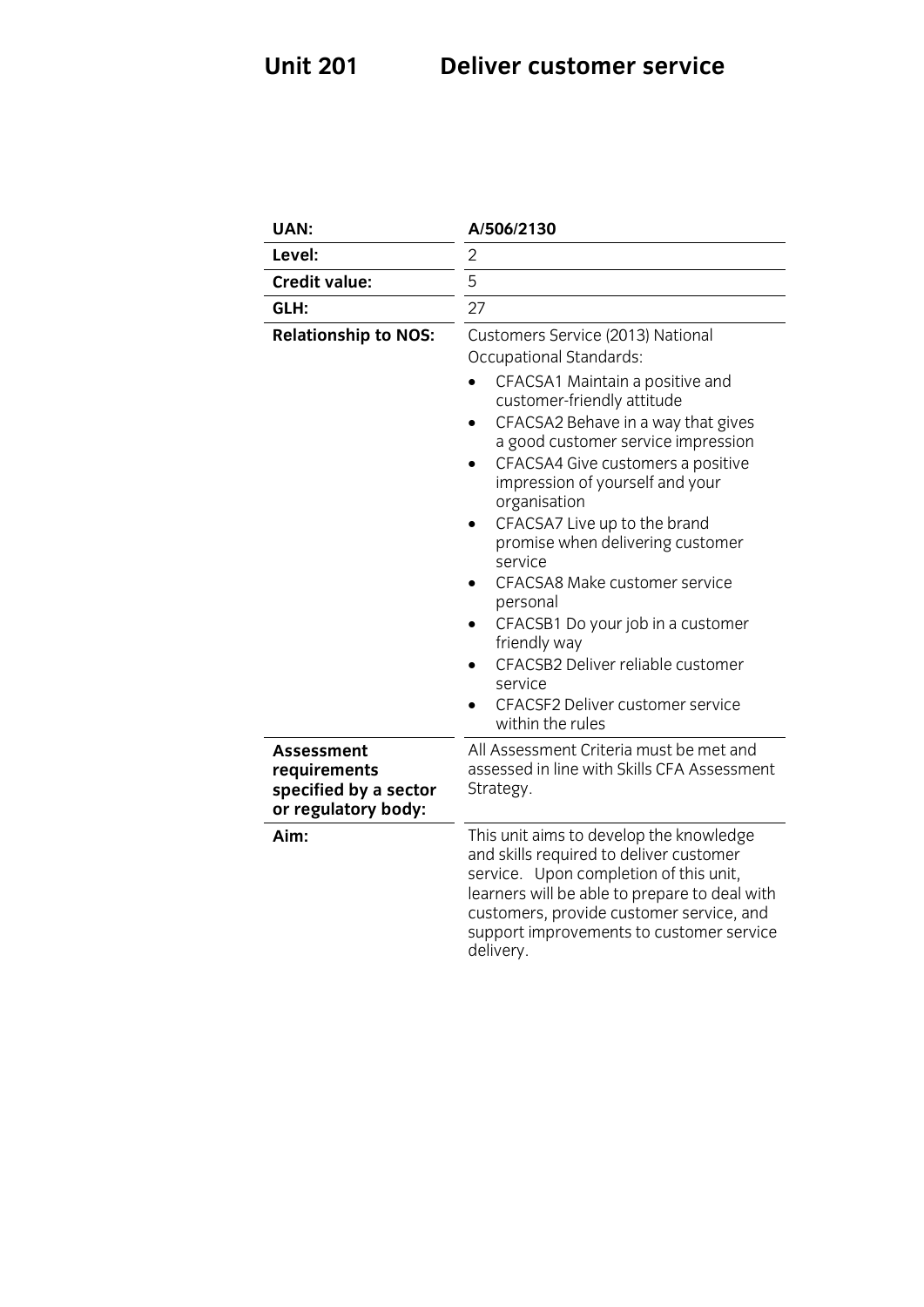# **Learning outcome**<br>The learner will:

1. understand customer service delivery

## Assessment criteria

The learner can:

- 1.1 explain the relationship between customers' needs and expectations and customer satisfaction
- describe the **features and benefits** of an organisation's  $1.2$ products and/or services
- 1.3 explain the importance of treating customers as individuals
- 1.4 explain the importance of **balancing promises** made to customers with the needs of an organisation
- 1.5 explain when and to whom to escalate problems
- 1.6 describe methods of measuring their own effectiveness in the delivery of customer service. delivery of customer service.

# **Assessment guidance**

What the customer must have/requires.

## Expectations:

**What the custo**  $\mathcal{L}_{\text{max}}$  the customer thinks they should experience or get.

## **Satisfaction**

When an organisation meets or surpasses a customer's expectations. When an organisation meets organisation meets or surprise that is expected to the surprise of  $\mu$ 

**Features and benefits:**<br>Feature – what a product or service does. Benefit – how the features meet the customer needs. Benefit – how the features meet the customer needs.

**Balancing promises:**<br>Deciding when the promises can be met by the organisation and when it is not viable for the organisation to do what the customer wants either financially or practically either financially or practically.

- **Evidence** may be supplied by:
	- questioning<br>• reflective ac
	- reflective account
	- marketing materials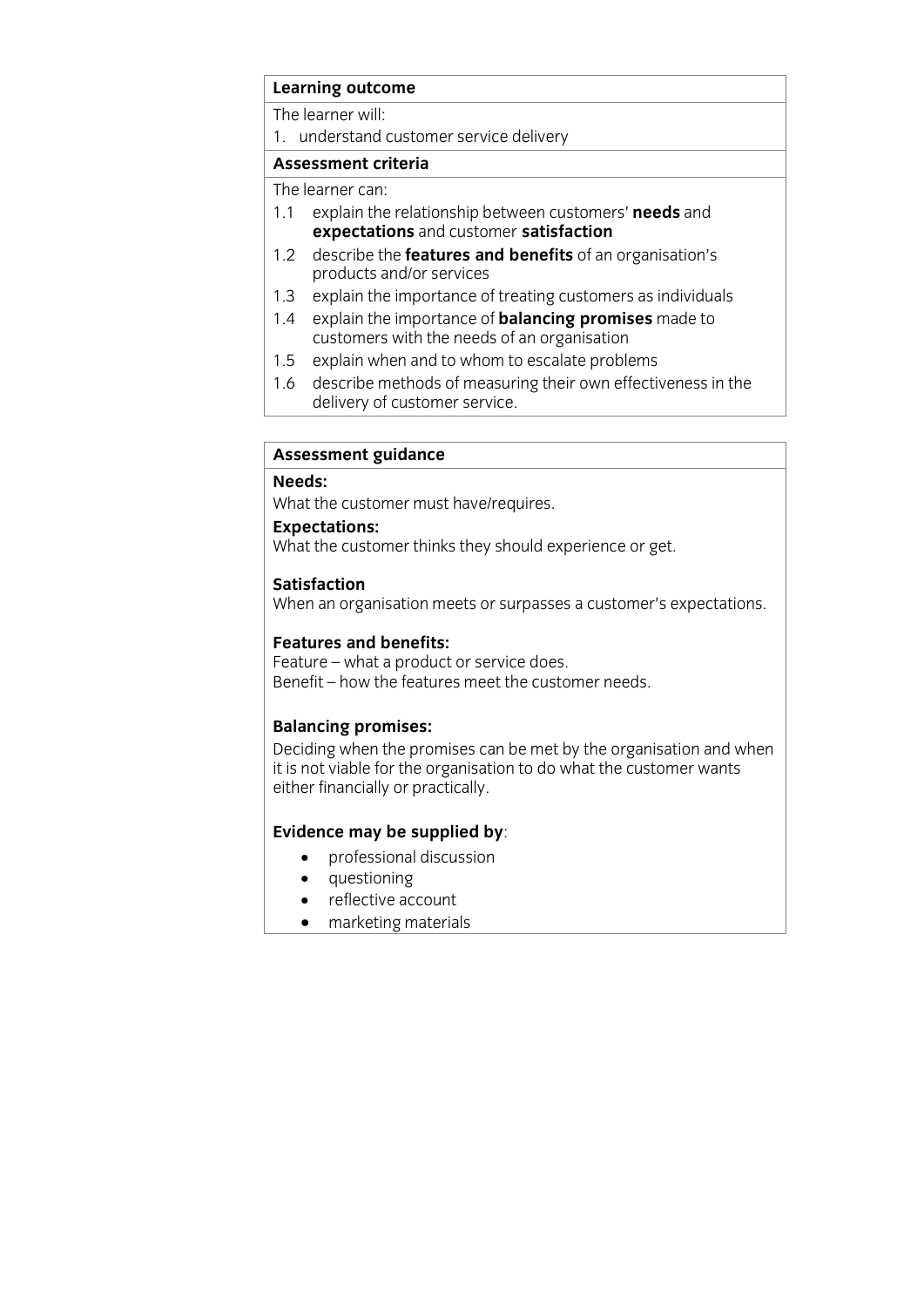# **Learning outcome**<br>The learner will:

The results: will 2. understand the relationship between customer service and a

## Assessment criteria

The learner can:

- 2.1 explain the importance of a **brand** to an organisation
- 2.2 explain how a **brand** affects an organisation's customer **service** 2.2 explain how a **brand** affects an organisation's customer **service**
- 2.3 explain the importance of using customer service language that supports a **brand promise**
- $2.4$ identify their own role in ensuring that a **brand promise** is delivered. delivered.<br>Delivered

# **Assessment guidance**

**Brand:**  $\mathcal{A}$  behavior is the way in which and  $\mathcal{A}$ identified.

## Service offer:

A service offer is what the organisation says it will offer its customers and is therefore what the customer comes to expect. A service offer covers eq the refund noticy its delivery times and the service it will covers even policy, it as a policy times and the service it will be service it will be service it will be service it will be service it will be service it will be service it will be service it will be service it will be se offer.

**Brand promise:**<br>Branding is the way a product or service is recognised and is the promise made by the organisation to its customer. When a customer sees a particular brand they trust it assists them when making buying. decisions as they know what to expect. If they do not recognise the brand they will have no clear expectations of the product or service and will almost he taking a risk on any nurchase or usage and will almost be taking a risk of  $\alpha$ 

- **Evidence** may be supplied by:
	- questioning
	- reflective account
	- marketing materials<br>• hrand
	- brand

# **Learning outcome**<br>The learner will:

3. be able to prepare to deal with customers

## Assessment criteria

The learner can:

- 3.1 keep up to date with an organisation's products and/or services
- 3.2 prepare **resources** that are necessary to deal with customers 3.2 prepare **resources** that are necessary to deal with customers before starting work.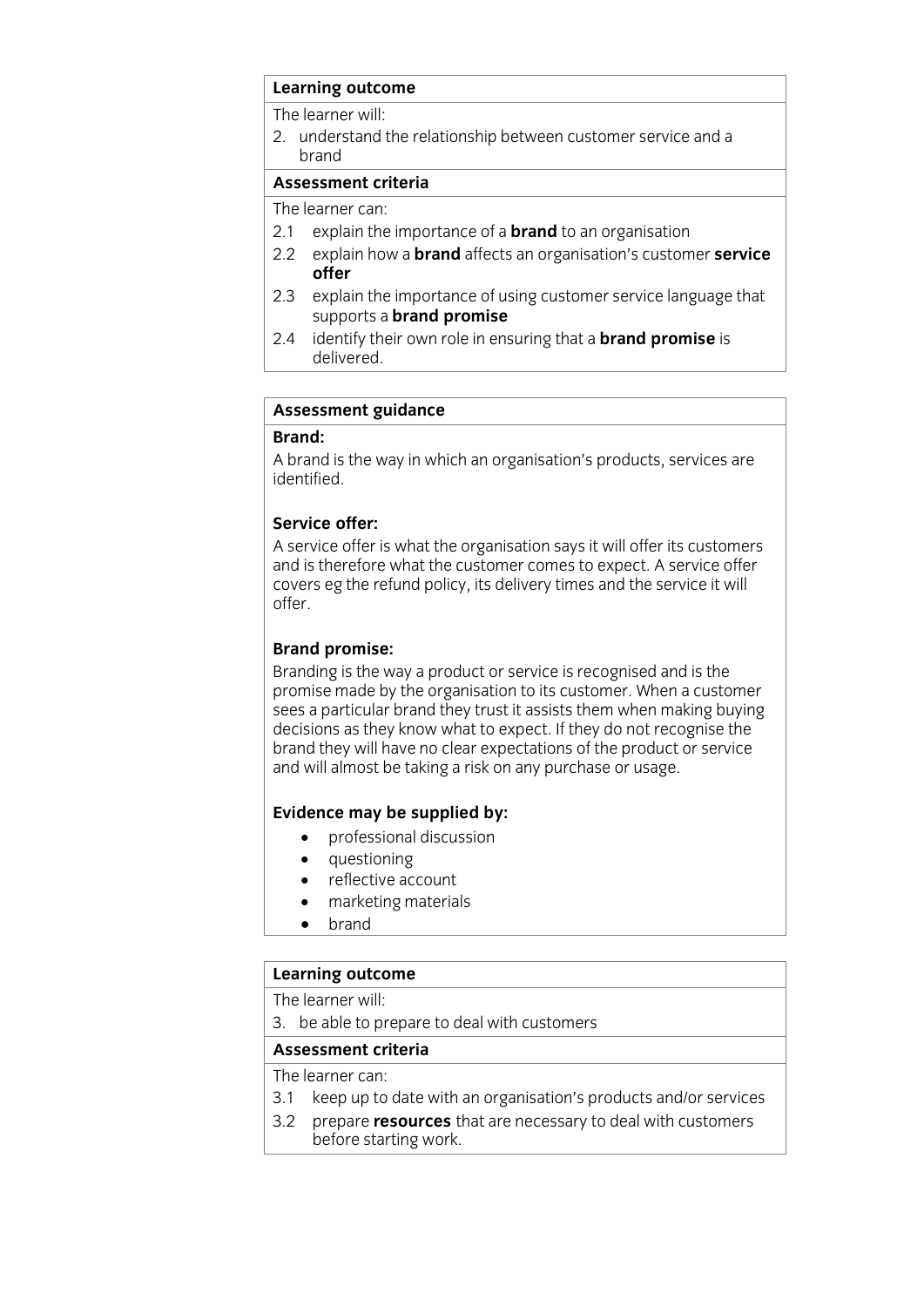# **Assessment guidance**

## **Resources:**

 $\overline{a}$ 

- $\bullet$  marketing materials<br> $\bullet$  manuals\*
- manuals\*
- documentation\*
- schedules/rotas/daily plan
- customer records\*
- any monetary requirements.

- **Evidence** may be supplied by:
	- witness testimony
	- customer records\*
	- professional discussion<br>• questioning
	- questioning<br>• reflective ac
	- reflective account
	- knowledge base content\*
	- service offer\*
	- marketing materials
	- manuals\*
	- documentation\*
	- schedules/rotas/daily plan<br>• legislative requirements are
	- legislative requirements and organisational ethical policies\*\*

Note: this unit is about delivering customer service on a daily basis.<br>Here the candidate will require to be observed over time preparing for and then dealing with a variety of customers. Witness testimonies can be added if necessary. be added if necessary.

\*Internal/organisational documentation need not be held in the where it can be found and its relevance to the criteria. where it can be found and its relevance to the criteria.

\*\*Note: While the candidate can provide a copy of the organisational policies and of the organisational ethical policy/requirements (or refer to them), this on its own is not sufficient. The candidate will require to demonstrate their application and be able to discuss them, showing understanding of how they are applied. This also applies to legal understanding of the standard product the product of the state  $\frac{1}{2}$ requirements.

# **Learning outcome**<br>The learner will:

4. be able to provide customer service

## Assessment criteria

## The learner can:

4.1 maintain organisational standards of presentation and **hehaviour** when providing customer service **behaviour** when providing customer service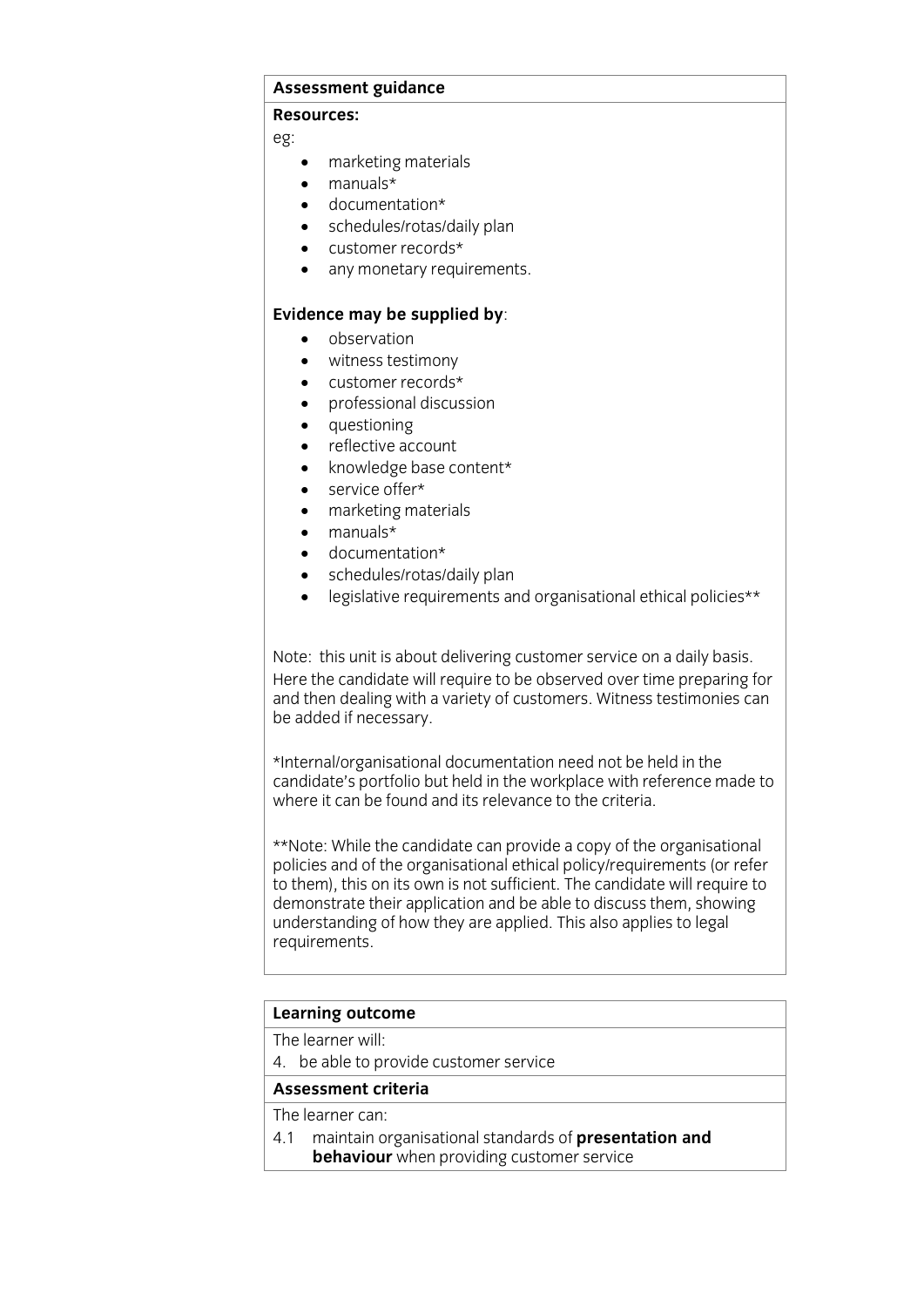- 4.2 adapt their own behaviour to meet customers' needs or expectations
- $r$ expectations 4.3 respond to customers' requests in line with **organisational guidelines**<br>4.4 inform customers of the progress of their requests
- 
- 4.5 confirm that customers' expectations have been met in line with the service offer
- 4.6 adhere to organisational policies and procedures, legal and **ethical requirements** when providing customer service. **ethical requirements** when providing customer service.

## .<br>I

# **Assessment guidance**

- **Presentation and and presentation of work area.** 
	- presentation of work area
	- attitude
	- tone of voice
	- body language

- **Critical guide**<br> **organisational policies/procedures**<br> **e** Work instructions
	- work instructions
	- scripts

- **Cross and responsibilities showing limits of authority**<br> **Cross and responsibilities showing limits of authority** 
	- service offer<br>• handling of c
	- handling of customer issues

## **Legal requirements**

eg

- Sale of Goods Act (Sale and Supply of Goods to Consumers<br>Regulations)
- Trade Descriptions Act
- Data Protection Act
- Equality Act

- **Example 1999**<br> **Examples**<br> **Contract Principles** 
	- values<br>• fairnes
	- fairness

- **Evidence** may be supplied by:
	- witness testimony
	- customer records\*
	- professional discussion
	- questioning
	- reflective account
	- service offer\*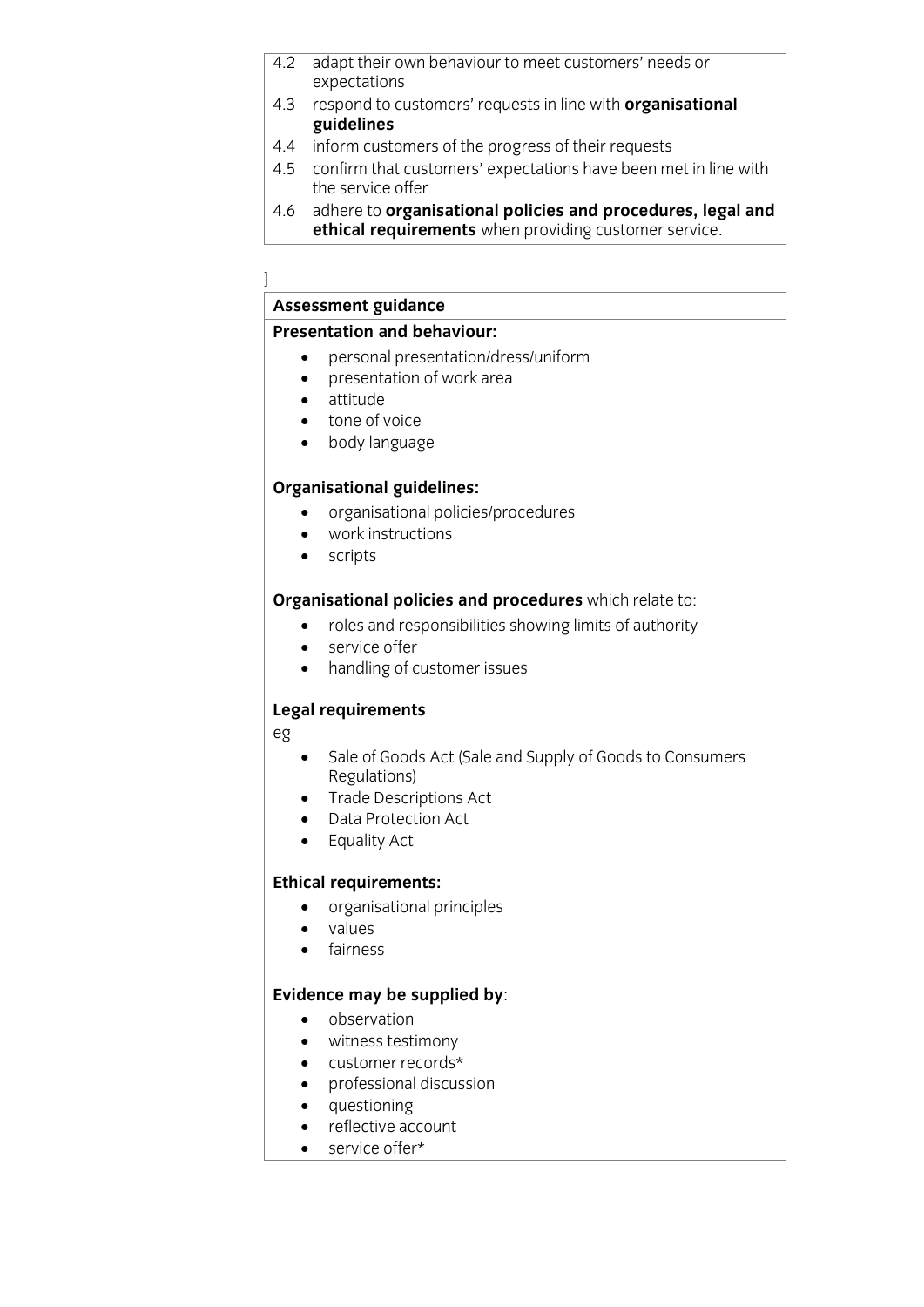- work instructions/scripts\*<br>• organisational policies and
- organisational policies and procedures, legislative requirements and organisational ethical policies\*\*

Note: this unit is about delivering customer service on a daily basis.<br>Here the candidate will require to be observed over time preparing for and then dealing with a variety of customers. Witness testimonies can be added if necessary. be added if necessary.

\*Internal/organisational documentation need not be held in the where it can be found and its relevance to the criteria. where it can be found and its relevance to the criteria.

\*\*Note: While the candidate can provide a copy of the organisational to them), this on its own is not sufficient. The candidate will require to demonstrate their application and be able to discuss them, showing understanding of how they are applied. This also applies to legal requirements. requirements.

# **Learning outcome**<br>The learner will:

5. be able to support improvements to customer service delivery

## Assessment criteria

The learner can:

- 5.1 identify ways that customer service could be improved for an organisation and individuals
- $5.2$ share information and ideas with colleagues and/or service partners to support the *improvement* of service delivery. partners to support the **improvement** of service delivery.

# **Assessment guidance**

The candidate does not need to put improvements in place but make suggestions and then share these ideas and related information. suggestions and then share these ideas and related information.

## **Evidence may be supplied by**:

- observation
- witness testimony
- customer records\*
- professional discussion
- questioning
- reflective account
- service offer\*
- customer feedback.<br>• organisational polici
- organisational policies and procedures, legal requirements and ethical policies\*\*

note:<br>Thic u This unit is about delivering customer service on a daily basis.